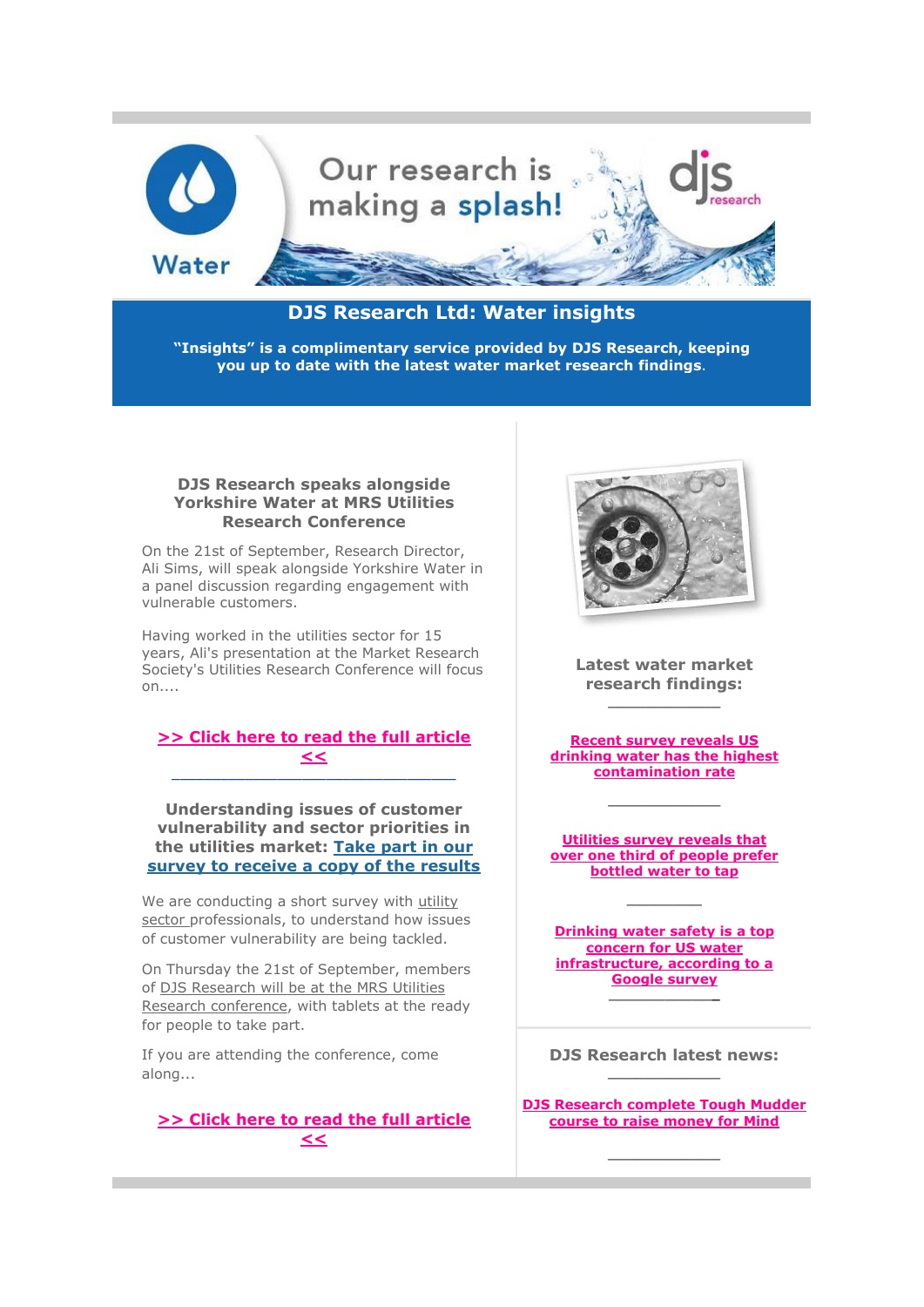

## **About Us**

DJS Research is a full service market research agency based in the UK but with international experience. We take great pride in providing the highest quality sector specific market research, tailored to the needs of our clients. We are one of the fastest growing market research agencies in the UK, and our success is built on quality research leading to lasting relationships. To see details of our expertise in your sector, **[click here](http://click.icptrack.com/icp/relay.php?r=&msgid=0&act=111111&c=948381&destination=http%3A%2F%2Fwww.djsresearch.co.uk%2FsubLevels%2FsubLevel%2F18%2FUtilities)** – or if you would like to speak to someone about a potential research project, get in touch with us using the contact details above.

In addition, you can also view an introductory video about DJS Research, and